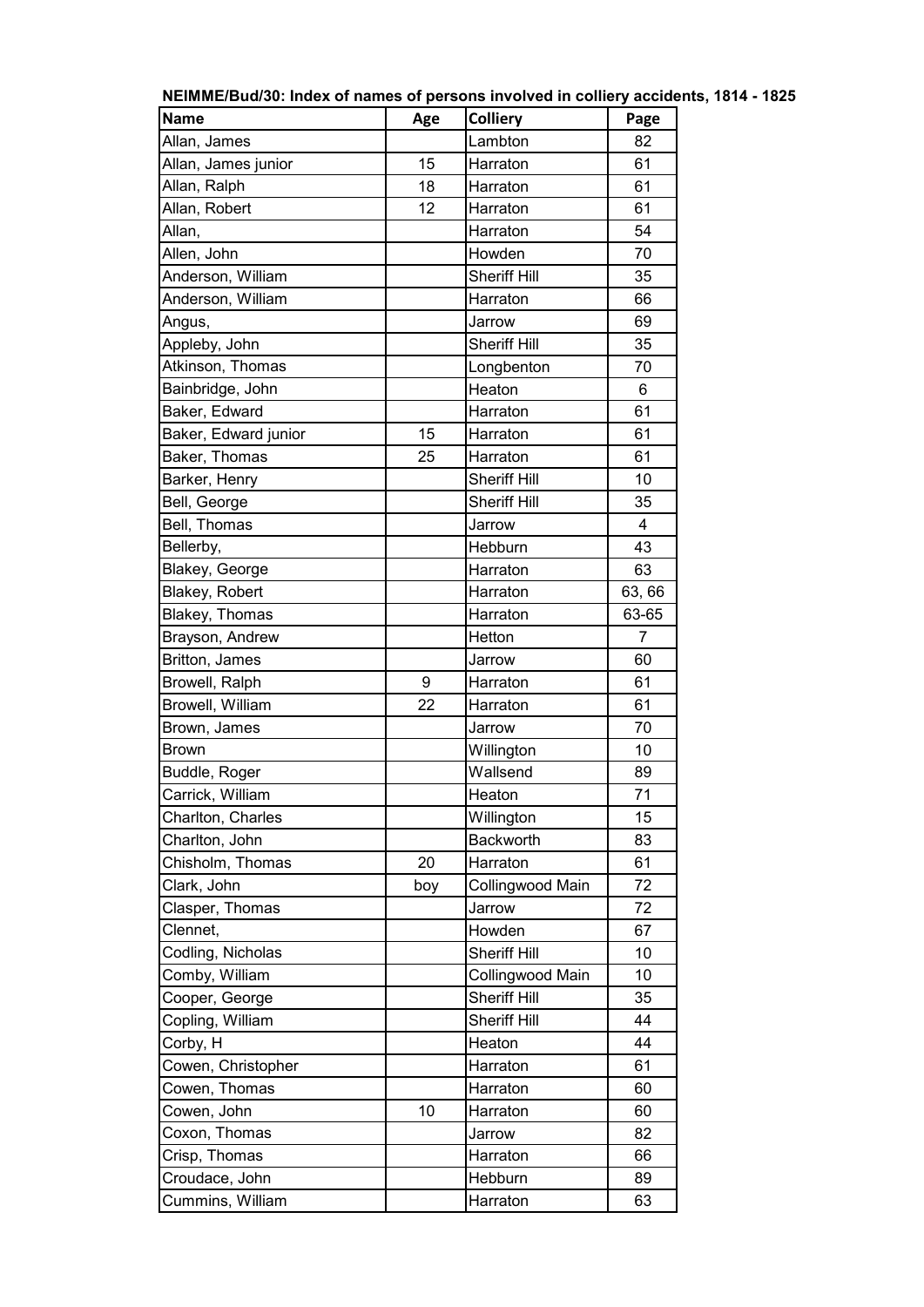| Curry, William    |     | Lambton             | 15             |
|-------------------|-----|---------------------|----------------|
| Curtis ? Jackel   |     | Heaton              | 8              |
| Dawson, George    |     | Heaton              | $\overline{7}$ |
| Dawson, Thomas    |     | Lumley              | 46             |
| Dickinson, James  | 10  | Harraton            | 61             |
| Dickinson, Robert |     | Harraton            | 61             |
| Dixon, Anthony    |     | Heaton              | $\overline{7}$ |
| Dixon, Arthur     |     | Heaton              | 6              |
| Dixon, Francis    |     | Hebburn             | 29             |
| Dixon, Henry      |     | Heaton              | 6              |
| Dixon, James      | boy | Collingwood Main    | 72             |
| Dixon, William    |     | Heaton              | 7              |
| Dodds, James      |     | Heaton              | 7              |
| Dodds, S          |     | Heaton              | 7              |
| Dotchin, Timothy  |     | Heaton              | 44             |
| Elliott, Thomas   |     | Wallsend            | 86             |
| Elliott, William  |     | Heaton              | 8              |
| Ellis, John       |     | Oxclose             | 23             |
| Emmery, George    |     | Harraton            | 60             |
| Emmery, John      | 13  | Harraton            | 60             |
| English, Robert   |     | Heaton              | 7              |
| Fenwick, George   | 12  | Harraton            | 61             |
| Fogget, George    |     | <b>Sheriff Hill</b> | 10             |
| Fogget, Robert,   |     | <b>Sheriff Hill</b> | 10             |
| Fogget, William   |     | <b>Sheriff Hill</b> | 10             |
| Forster           |     | Howden              | 40             |
| Frames, John      |     | Heaton              | 8              |
| Frizzell, Richard |     | Wallsend            | 39             |
| Gallilee, George  |     | Harraton            | 60             |
| Gallilee, Thomas  | 16  | Harraton            | 60             |
| Gallilee, William | 20  | Harraton            | 60             |
| Gardner, Charles  |     | Heaton              | 7              |
| Gardner, Joseph   |     | Heaton              | 7              |
| Gardner, Thomas   |     | Heaton              | $\overline{7}$ |
| Gibson, Edward    |     | Heaton              | 6              |
| Gibson, John      |     | Heaton              | 6              |
| Gibson, Nicholas  |     | Heaton              | 7              |
| Gibson, Richard   |     | Heaton              | 7              |
| Gibson, William   |     | Heaton              | 7              |
| Gibson            |     | Washington          | 9              |
| Gordon, George    |     | Heaton              | 8              |
| Gordon, John      |     | Heaton              | $\overline{7}$ |
| Graham, William   |     | Heaton              | 7,8            |
| Gray, Christopher |     | Heaton              | 7              |
| Gray, Thomas      |     | Heaton              | 8              |
| Greenwell, James  |     | Hebburn             | 4              |
| Greenwell, Joseph |     | Jarrow              | 69             |
| Grene,            |     | Killingworth        | 29             |
| Grundy, Thomas    | 54  | Harraton            | 61             |
| Hall George       |     | Harraton            | 56,58          |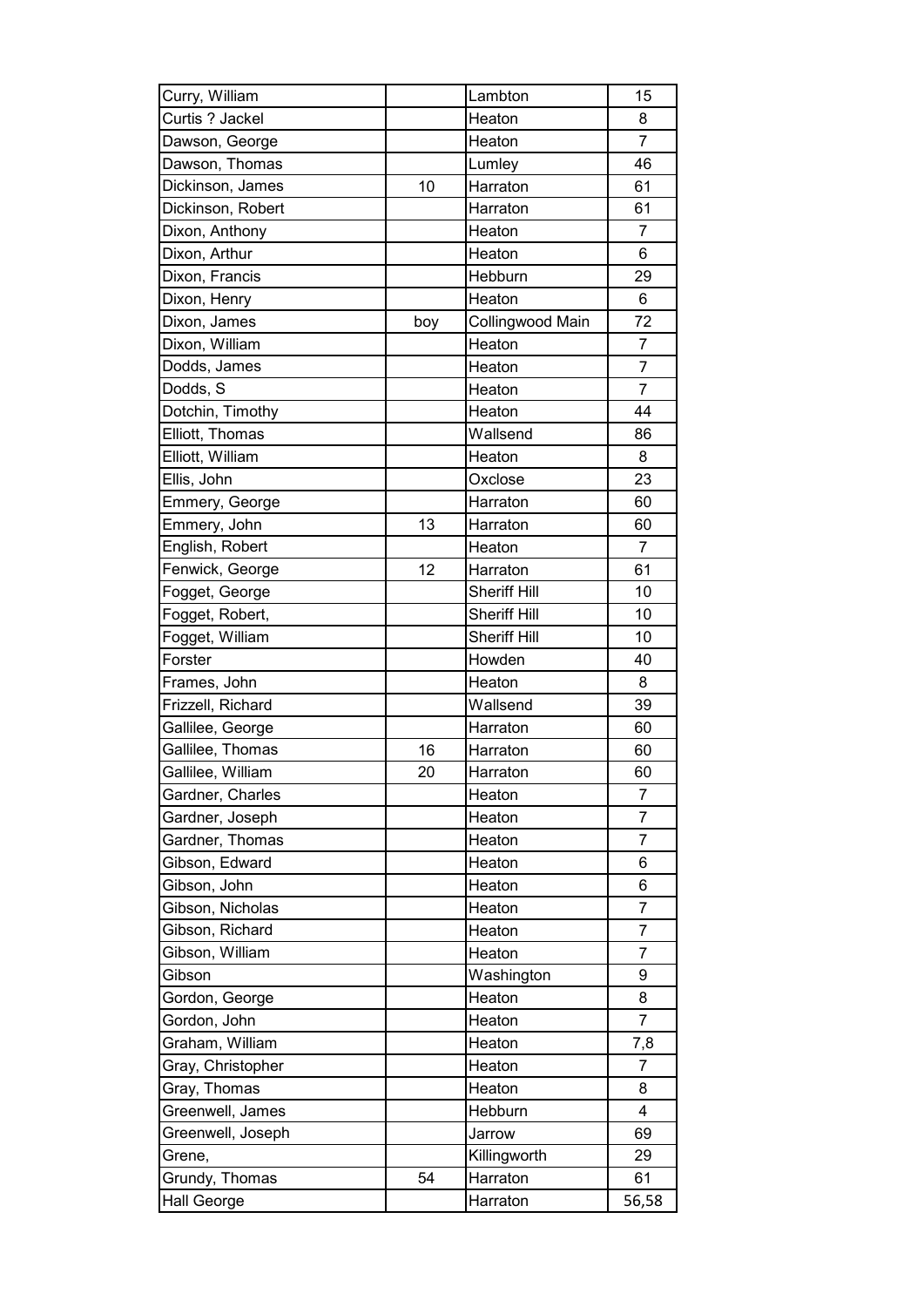| Hall, Ralph         |                | Heaton              | 8              |
|---------------------|----------------|---------------------|----------------|
| Hall, William       |                | Heaton              | 8              |
| Hall, William       |                | Hebburn             | 4              |
| Harbottle, Ralph    | 80             | Backworth           | 93             |
| Harvey, William     | 24             | Harraton            | 61             |
| Henderson, George   |                | Lumley              | 46             |
| Hepburn, Thomas     |                | Harraton            | 63-65          |
| Heppell, William    |                | Whitehaven          | 17             |
| Hills, George       | 8              | Harraton            | 60             |
| Hills, George       | $\overline{7}$ | Harraton            | 60             |
| Hills, John, sen    | 43             | Harraton            | 60             |
| Hills, Michael      | 8              | Harraton            | 60             |
| Hills, Michael      | 12             | Harraton            | 60             |
| Hills, Michael sen  | 66             | Harraton            | 60             |
| Hills, Pearson      | 25             | Harraton            | 60             |
| Hills, Robert       | 10             | Harraton            | 60             |
| Hills, Thomas       | 8              | Harraton            | 60             |
| Holt, William       |                | <b>Sheriff Hill</b> | 71             |
| Hood, Lancelot      |                | Jarrow              | 69             |
| Hope                |                | Jarrow              | 69             |
| Hunter, William     |                | Percy Pit           | 23             |
| Ingleby,            |                | Walbottle           | 30             |
| Isliy, John         |                | <b>Sheriff Hill</b> | 98             |
| Jackson, George     |                | Harraton            | 53             |
| Jackson, George     | 25             | Harraton            | 61             |
| Jackson, George     | 7              | Harraton            | 61             |
| Jackson, William    |                | Harraton            | 61             |
| Jefferson,          |                | Jarrow              | 23             |
| Jeffrey,            |                | Shilbottle          | 3              |
| Jewitt, William     |                | Jarrow              | 69             |
| Jobling, Ralph      | 9              | Harraton            | 61             |
| Johnson, William    |                | Heaton              | 7              |
| King, William       |                | Heaton              | 8              |
| Laws, George        |                | Heaton              | 6              |
| Ledger, George      | 16             | <b>Sheriff Hill</b> | 11,13          |
| Liddel, Joseph      |                | Jarrow              | 70             |
| Lumsdon, Thomas     |                | Heaton              | 8              |
| Melvin, George      |                | Harraton            | 63-66          |
| Melvin, John        |                | Harraton            | 63, 66         |
| Miller, David       |                | Manor Wallsend      | 39             |
| Miller, Nicholas    |                | Heaton              | 8              |
| Miller, Thomas      |                | Heaton              | 8              |
| Miller, William     |                | Heaton              | 6              |
| Mitchinson, Shipley |                | Heaton              | 6              |
| Moody, John         |                | Harraton            | 59,61          |
| Mustard, Henry      | 20             | Jarrow              | 69             |
| Nesbit, John        |                | Heaton              | $\overline{7}$ |
| Nesbit, Ralph       |                | Wallsend            | 86             |
| Nesbit              | boy            | Wallsend            | 86             |
| Nesham, W           |                | Nesham's            | 16             |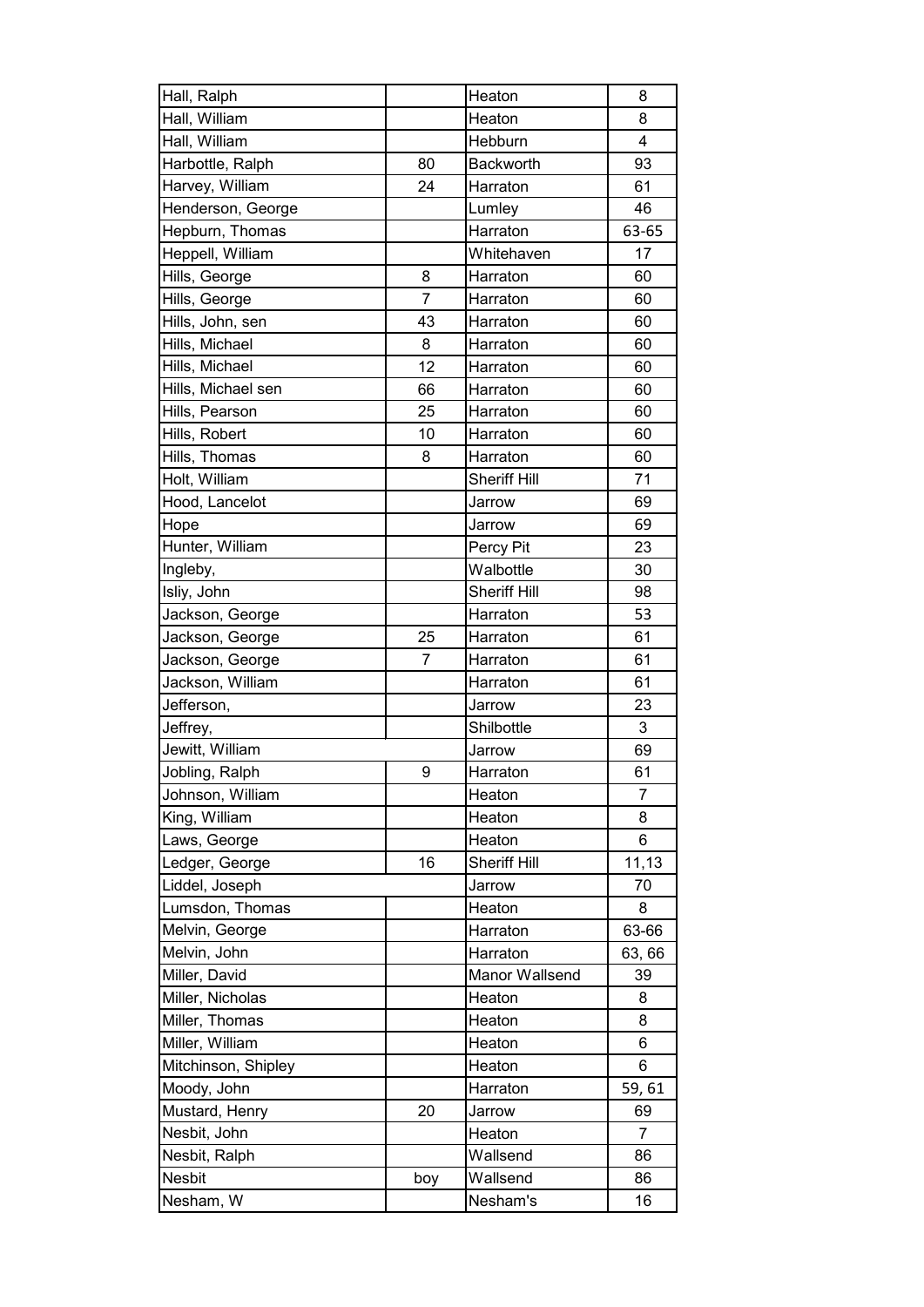| Nicholson, Lancelot  |    | Heaton              | 6              |
|----------------------|----|---------------------|----------------|
| Noble, James         |    | Harraton            | 63,66          |
| Noble, William       |    | Harraton            | 63             |
| Pattern, John        |    | <b>Sheriff Hill</b> | 35             |
| Patterson, W         |    | Heaton              | 44             |
| Patton, John         |    | <b>Sheriff Hill</b> | 98             |
| Pigg, Robert         |    | South Shields       | 51             |
| Potts, John          |    | Kenton              | 90             |
| Pratt, John          |    | Heaton              | 8              |
| Ramsay,              |    | <b>Elswick</b>      | 17             |
| Reay, John           |    | Heaton              | $\overline{7}$ |
| Reay, William        |    | Wallsend            | 86             |
| Redhead, John        |    | Heaton              | 7              |
| Reed,                |    | Whitehaven          | 17             |
| Renwicks, John       |    | Heaton              | 7              |
| Renwicks, William    |    | Heaton              | $\overline{7}$ |
| Richardson, George   |    | <b>Sheriff Hill</b> | 10             |
| Richardson, Emanuel  |    | <b>Sheriff Hill</b> | 35             |
| Richardson, James    |    | Manor Wallsend      | 39             |
| Richardson, James    |    | Jarrow              | 69             |
| Richardson, Robert   |    | Hebburn             | 23             |
| Richardson, Robert   |    | Heaton              | 6              |
| Richardson, Thomas   |    | Harraton            | 62             |
| Richardson,          |    | <b>Sheriff Hill</b> | 35             |
| Robinson, George     |    | Heaton              | 6              |
| Robinson, John       |    | Nesham's            | 16             |
| Robson, Edward       |    | Heaton              | $\overline{7}$ |
| Royalty, James       |    | Harraton            | 60             |
| Royalty, Job.        |    | Harraton            | 60             |
| Scott, John Colliery |    | <b>Sheriff Hill</b> | 10             |
| Scott, William       |    | Heaton              | $\overline{7}$ |
| Smith, John          |    | Jarrow              | 69             |
| Stokoe,              |    | Coxlodge            | 67             |
| Scott, William       |    | Jarrow              | 69             |
| Sharp,               |    | Nesham's            | 17             |
| Short, Alex          | 18 | Harraton            | 61             |
| Short, Alex          |    | Harraton            | 61             |
| Short, John          | 16 | Harraton            | 61             |
| Short, Ralph         | 10 | Harraton            | 61             |
| Skipsey, John        |    | South Shields       | 4              |
| Smith, Ralph         |    | Harraton            | 53             |
| Smith, Thomas        |    | Harraton            | 62             |
| Stott, William       |    | Heaton              | 6              |
| Swaddle, William     |    | <b>Sheriff Hill</b> | 35             |
| Southern, Anthony    |    | Heaton              | 8              |
| Southern, Robert     |    | Heaton              | 8              |
| Southern, William    |    | Heaton              | 7              |
| Southern, William    |    |                     | 30             |
| Southern, William    |    | Willington          |                |
|                      |    | <b>Sheriff Hill</b> | 35             |
| Stanley, William     |    | Jarrow              | 69,71          |